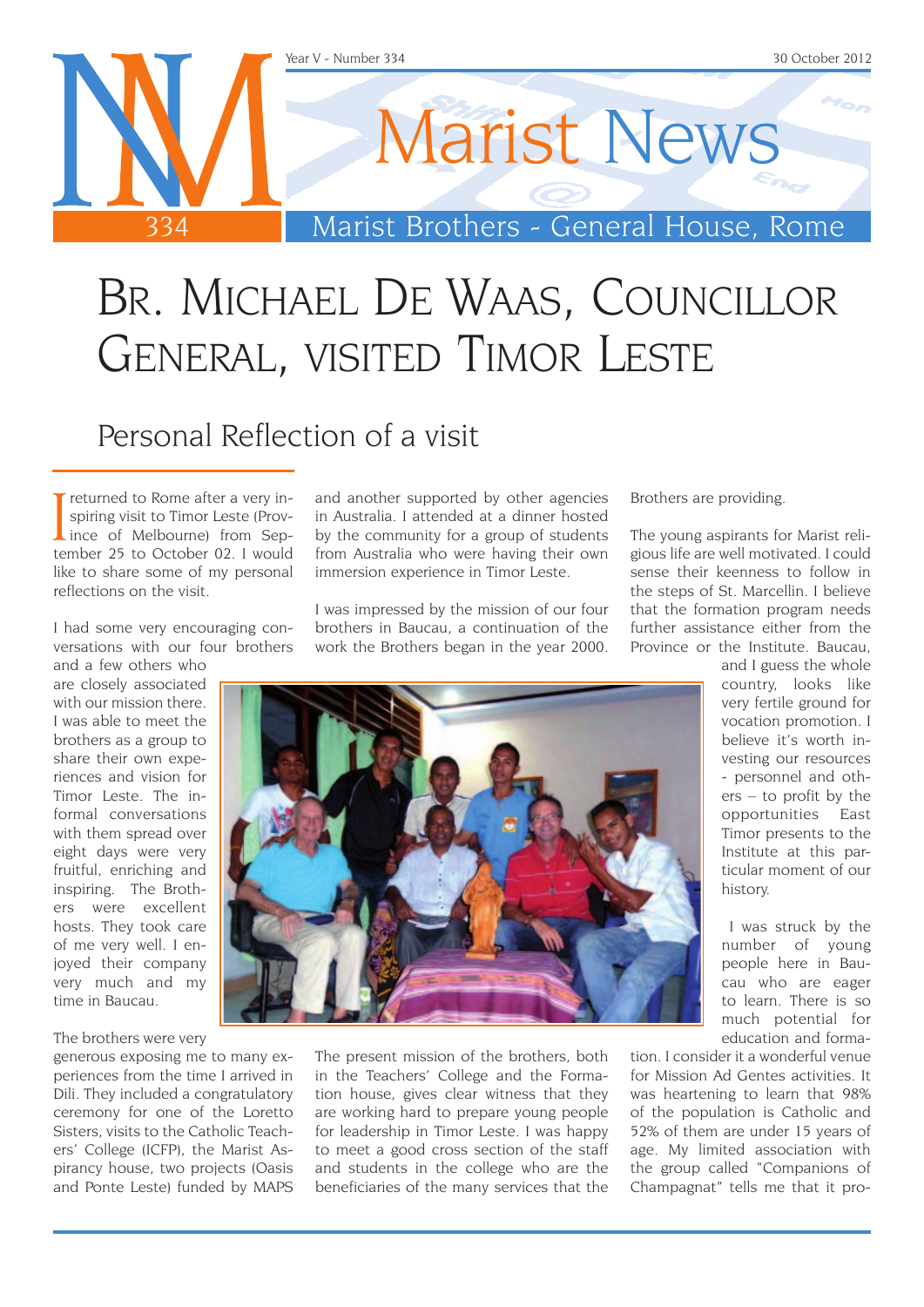vides a very helpful base for the promotion of vocations for both lay and consecrated Marist religious life.

The Marist Asia Pacific Solidarity (MAPS) deserves heartiest congratulations for their efforts to support the various projects they are funding in Timor Leste. It is my impression that the funds are being used very well for developing the talents and abilities of the children and young people in the country.

I left Timor Leste with some precious memories and feelings. Young people in Baucau did touch my life. They also have challenged me about our mission. The simplicity and generosity of people attracted me to their life style. East Timor and its people have invited me to appreciate the meaning of "going to a new land" and experiencing a "new way of being brother". I believe the Institute has a significant place in East Timor to carry our out the mission of Marcellin Champagnat in the way of Mary.

I am grateful to our brothers in Baucau for exposing me to a privileged moment for experiencing the life of the people here for at least a brief moment. In my opinion the Brothers get along well with the local church, members of other religious congrega-

tions and many others who support their mission in various ways. They seem to have found a good network of relationships to support themselves as human beings and their purpose in the mission. I admire their missionary spirit and their own appreciation to their vocation to be fully present here in East Timor. I would like to thank Bro. Julian Casey, Provincial of Melbourne, for his leadership and the support he and his council are extending to the brothers there.

Br. Michael De Waas Councillor General

 $\mathcal{L}_\text{max}$ 

'NЛ

## Marist higher education

5th Meeting of the Marist International Network of Institutions of Higher Education

The Marist International Net-<br>work of Institutions of Higher<br>Education held its two yearly<br>meeting of the Council of Rectors he Marist International Network of Institutions of Higher Education held its two yearly and Representatives at the Marist University of Mexico, from 8 to 12 October. 24 Institutions took part, 5 for the first time: "Universidad Marista Valladolid" (Moreia) and "Universidad de Monterrey – UDEM" of Mexico ; "Cátolica de Santa Catarina" of Brasil ; "Instituto Católico para Formação de Professores" of East Timor ; "Marist College – MARIST"" of the United States. The "Marist International University Center – MIUC" of Kenya and the Université Mariste du Congo – UMC (RDC), also invited, could not come because of visa problems.

The meeting's motto was in harmo-



ny with the last General Chapter: "Marist Higher Education in network: construct a new land",and its principal objective: "Further the identity, mission and organisation of the International Marist Network of Higher Education and its challenges for the construction of a new land."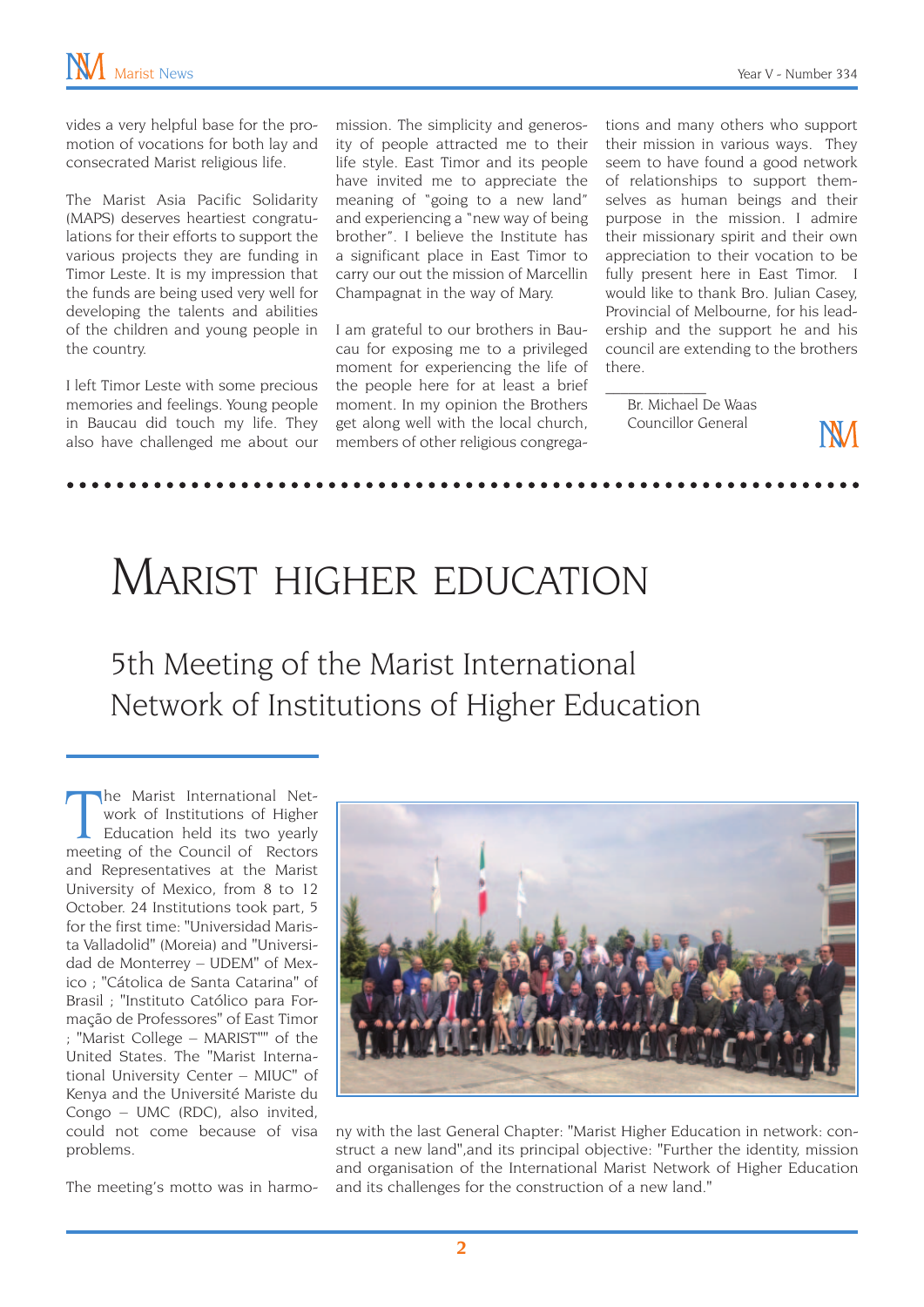The meeting began with a speech by Mme Guillermina Urbano Vidales, which attracted a lot of attention, and a Mass celebrated by Mgr ChristophePierre, apostolic nuncio to Mexico. Br José Antonio Espinoza, Rector of the Marist University of Mexico, welcomed all the participants, making special mention of Brothers John McMahon, member of the Executive Committee, absent for health reasons, and Luis Dávalos, ex Rector of the Marist University of Guadalajara, who died this year.

The presence of other brothers enhanced the meeting: Seán Sammon, former Superior General, Ricardo Reynozo Ramírez (México Central) and Eduardo Navarro de

la Torre (México Occidental), of the University Council, as well as other guests of the host University. Br John Klein, Councillor General, closed the day with a stimulating discourse.

Interventions were numerous. On the one hand, Br Clemente Ivo Juliatto spoke on

"Identity and Mission of Marist Higher Education towards a new land", while Mme Manuela Suassuna and M. Manuel Carretero made a presentation on "Marist Higher education in network: challenges and perspectives".

On the other, there was a report on the results obtained over the last two years by the 5 working groups set up after the 4th Meeting in Porto Alegre.

Then it was the turn of some Institutions to present experiments they had carried out. The "Cátolica de Santa Catarina" (Brasil) presented its formation and identity process ;

"Notre Dame of Marbel University" (Philippines) shared its pastoral project ; "Universidad Marista de la Ciudad de México" presented several actions in connection with diplomas awarded, in accordance with its university approach and mission ; the Spanish Institutions demonstrated volunteer projects connected with Social Education ("Escuela Universitaria Cardenal Cisneros") and the Normal School ("Universidad Pontificia de Salamanca"). The latter also presented the aims and courses of action of the Institute of Marist Studies (Instituto de Estudios Maristas).

There was also time to learn about the educational projects of some of the new Institutions which

[org/edu,](http://www.champagnat.org/edu) have been inserted into the official web site of the Institute in order to improve the Network's visual identity. Some changes in the Statutes of the Network were also approved.

The Assembly took on various commitments for the period 2012- 2014. First of all, the creation of a permanent Secretariat. The committee elected was: Wilfredo E. Lubrico, Maria Manuela Suassuna, Jaime Nieto Ramírez, Pablo J. Pardo Santano and Silvestre Jacob.

It was then decided to continue with two working groups: one to draw up a document which develops a common Marist university Pastoral Project, and another to



joined the network at this Meeting, as well as actions envisaged for the whole Institute.

As with the preceding meetings, important advances have been registered for the Network. For the time being, each Institution of the Network, has signed, before a notary, the Act of Constitution of the Network. Two exchange agreements have also been signed, one for students, and the other for teaching and auxiliary personnel. The operation of an Internet platform for the exchange of knowledge has also been presented and implement. A logo and a web space: [http://www.champagnat.](http://www.champagnat.org/edu)

draft regulations for the operation of the Network, in conformity with the approved Statutes.

Besides these activities and agreements, there was also place for religious activities (Eucharist and prayer) as well visits to places of cultural and

artistic interest. Not to mention the beautiful traditional dances of the different States of Mexico, living expression of the deepest cultural roots of the Mexican people.

The participants in their evaluation found the meeting, in general, very satisfactory from all aspects.

The 5th Meeting in Mexico is over, but the Network continues its work, looking forward to "Philippines 2014", when the 6th Meeting will be held. In the minds of all remains the conviction expressed by Br John Klein: "It is time to start running".